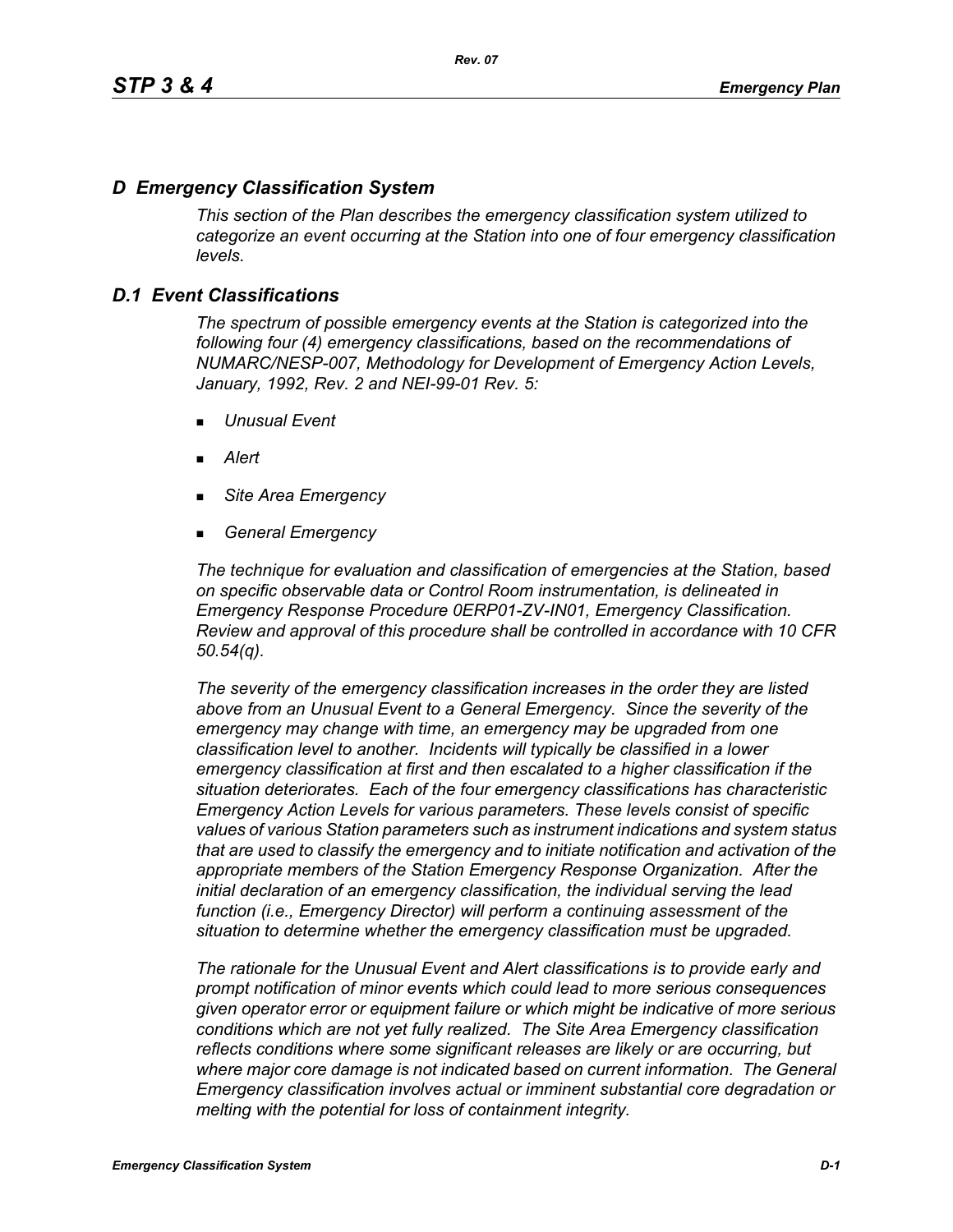*The philosophy taken for classification will always be to immediately declare the highest classification for which a set of limits have been attained (Emergency Action Levels). For example, a Site Area Emergency would be declared directly if the Emergency Action Level of that classification had been attained, even if the lower, Alert classification had not been previously declared. In utilizing the Emergency Action Level criteria as the basis for initiating emergency response activity, there may be instances when the Station Operations staff cannot determine quickly which of two action levels is appropriate for a particular occurrence. In those cases, the occurrence*  is treated as the higher level of classification and the appropriate response for that level *is initiated.*

### *D.2 Safety Features*

*The Units are designed with structures, systems, and components to prevent or mitigate the consequences of postulated events that may result in the release of radioactive material into the environment that could produce doses in excess of established values. The Units are also designed with process, radiation monitoring, and analytical instrumentation to measure radioactivity in the Units system fluids, building atmospheres, and liquid and gaseous effluents. These structures, systems, and components are also described in the Final Safety Analysis Report(s).*

*The initiating conditions and events that determine the emergency classification are based on the actual or potential failure, malfunction, or improper operation of these structures, systems, and components. Some of the initiating conditions and events are directly identifiable by their existence, such as operation of a safety system or a fire, while others require observation of process and radiation monitoring instrumentation and/or radiochemical analysis.*

*Emergency Response Procedures 0ERP01-ZV-IN01, Emergency Classification, and Tables D-1 and D-2 provide initiating conditions that lead to Emergency Action Levels and associated emergency classification. Emergency Response Procedure 0ERP01-ZV-IN01, Emergency Classification, contains process parameter instrumentation and corresponding values, equipment status, and non-process conditions and events for identifying the initiating conditions and events that constitute the Emergency Action Level for each classification. The initiating conditions found under the various classifications are intended as general guidelines and represent the types of conditions that may be evaluated to confirm or modify, at any time, the emergency classification and action level response initiated by the Operations staff. The actual situation, however, from Unusual Event to General Emergency, involves many variables in going from plant instrumentation readouts of a pre-accident situation to significant radiological exposures to the public. Such readings may usefully serve as conservative criteria for determining when to mobilize various emergency organizations, but final decisions to notify and alert the public utilizing the Prompt Notification System are the decisions of the local and State governmental officials.*

*Station process emergency conditions and events are confirmed and mitigated by use of Emergency Operating Procedures. These procedures are based on guidelines developed by the Westinghouse and General Electric Owners Groups and require the*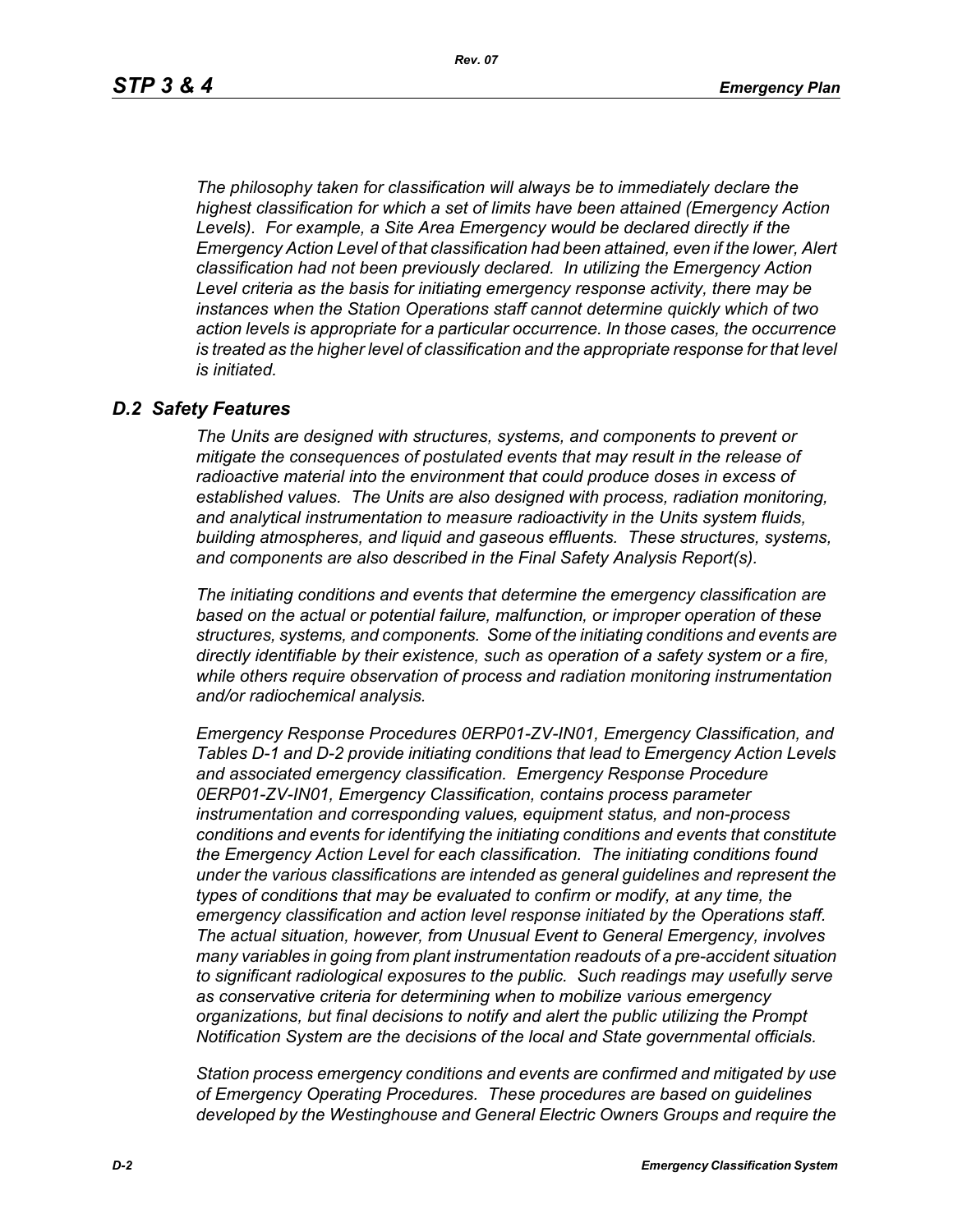*monitoring of critical safety functions and a diagnostic evaluation to classify the emergency.*

*Non-process emergency conditions and events are confirmed as required by the use of specific Station procedures or physical confirmation.*

*Station procedures contain the specific instrumentation, equipment status, and nonprocess conditions and events that are used to establish the emergency classification.*

# *D.3 Emergency Classifications*

*The following subsections describe each emergency classification. The descriptions contained in these subsections are not intended to be totally descriptive nor allinclusive. The Emergency Director will declare an appropriate emergency classification when, in his judgment, the Station status warrants.*

### *D.3.1 Unusual Event Classification*

*Unusual Event is the least severe of the four classes of emergency, in that events are in process or have occurred which indicate a potential degradation of the level of safety of the station or indicate a security threat to facility protection has been initiated. No releases of radioactive material requiring offsite response or monitoring are expected unless further degradation of safety systems occurs.*

*This classification includes those situations which, unless complicated by other factors, pose no harm to the public but for which it is prudent to notify Station personnel, State, local, and Federal officials to provide them with current information on unusual events which are occurring or have occurred at the Station*

*Events in this classification will initiate activation of the Emergency Notification and Response System (ENRS) to notify Emergency Response Organization (ERO) Personnel. This is an information only notification and does not require activation of Emergency Facilities.* 

# *D.3.2 Alert Classification*

*The Alert classification includes events that are in process or have occurred which involve an actual or potential substantial degradation of the level of safety of the station or a security event that involves probable life threatening risk to site personnel or damage to site equipment because of HOSTILE ACTION. Any releases are expected to be limited to small fractions of the Environmental Protection Agency (EPA) Protective Action Guideline exposure levels. This emergency classification includes those situations for which it is prudent to notify Station personnel, and State, Local, and Federal officials in order to assure that emergency personnel are available to respond should the situation become more serious. These situations, unless upgraded to a more severe emergency classification, pose no threat to the public but confirmatory radiological monitoring by the State may be appropriate in order to verify that no harm to the public has occurred.*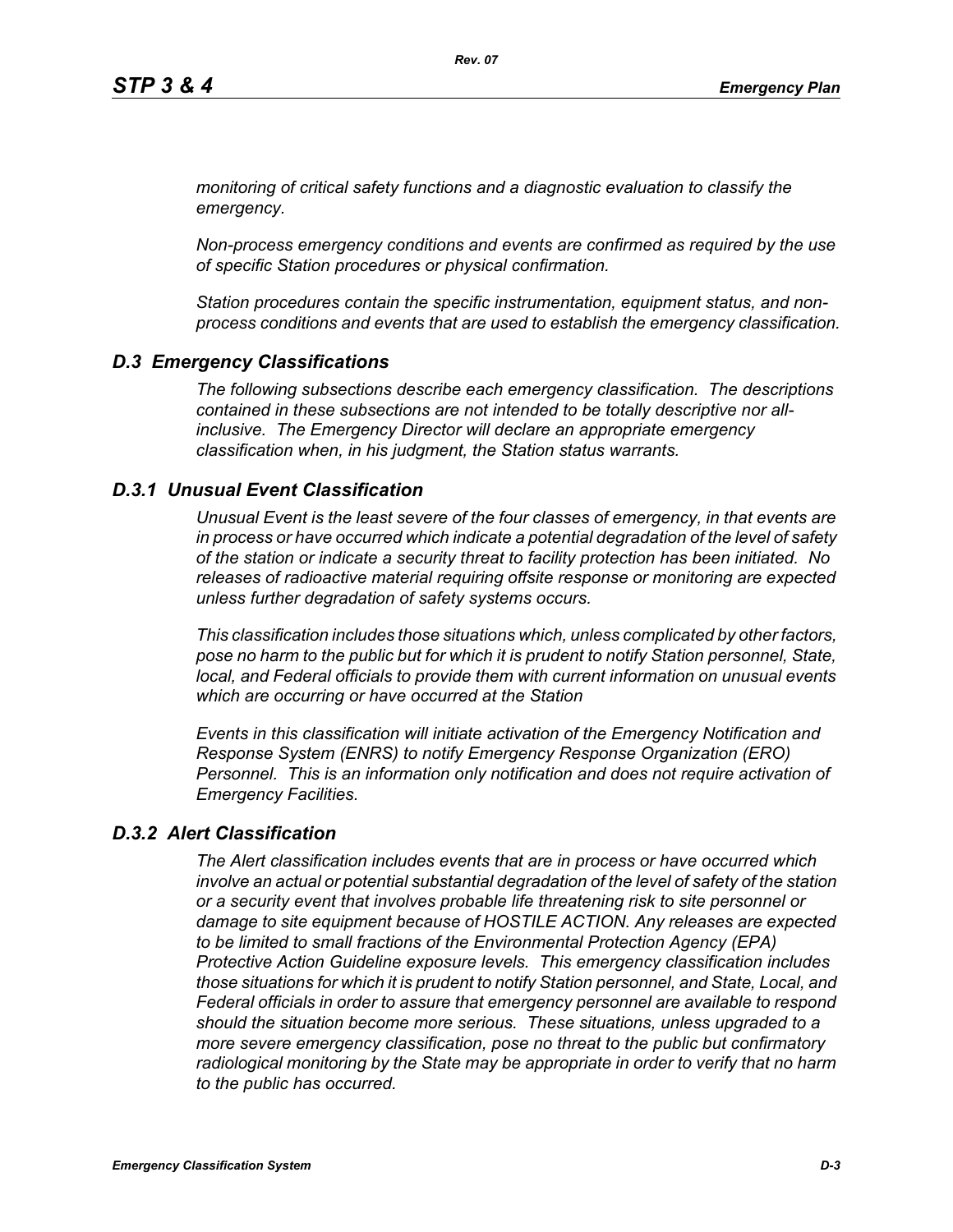*Events in this classification will initiate activation of the Technical Support Center and Operations Support Center. The Emergency Operations Facility and the Joint Information Center shall be staffed as a precautionary action and may be activated at the discretion of the Emergency Director. The personnel in the Emergency Operations Facility act in a support function to the Technical Support Center. The Emergency Operations Facility Dose Projection capability is activated at an Alert. Any Emergency Response Facility may be activated at the discretion of the Emergency Director.*

## *D.3.3 Site Area Emergency Classification*

*The Site Area Emergency classification includes events that are in process or have occurred which involve an actual or likely major failures of station functions needed for protection of the public or HOSTILE ACTION that results in intentional damage or malicious acts; (1) toward site personnel or equipment that could lead to the likely failure of or; (2) that prevent effective access to equipment needed for the protection of the public. Any releases are not expected to result in exposure levels which exceed Environmental Protection Agency (EPA) Protective Action Guideline exposure levels beyond the site boundary. This emergency classification includes those situations for which it is prudent to notify Station personnel, State, County, and Federal officials to allow emergency response facilities to be staffed and personnel required for evacuation of near site areas to prepare and stage should the situation become more serious.* 

*Situations classified under the Site Area Emergency classification are those for which it may be prudent to provide early warning to the general public within the ten (10) mile Emergency Planning Zone to provide an increased state of readiness should the situation become more serious.*

*Although Protective Action Recommendation are not required, declaration of a Site Area Emergency will require initiation of emergency response actions by the Station personnel and the State and County authorities.*

### *D.3.4 General Emergency Classification*

*The General Emergency is the most severe emergency classification defined in this Plan. The General Emergency classification includes events that are in process or have occurred which involve actual or imminent substantial core degradation or melting with potential for loss of containment integrity or HOSTILE ACTION that results in an actual loss of physical control of the facility. Releases can be reasonably expected to exceed Environmental Protection Agency (EPA) Protective Action Guideline exposure levels offsite for more than the immediate site area. This emergency classification includes those situations for which it is prudent to notify Station personnel, State, County, and Federal officials to allow the cognizant organizations to take predetermined protective actions, such as shelter or evacuation of the public, in order to minimize the potential for radiological exposure of the public. For these situations, it is prudent to provide early warning to the population within the ten (10) mile Emergency Planning Zone to allow the public to take any necessary protective actions.*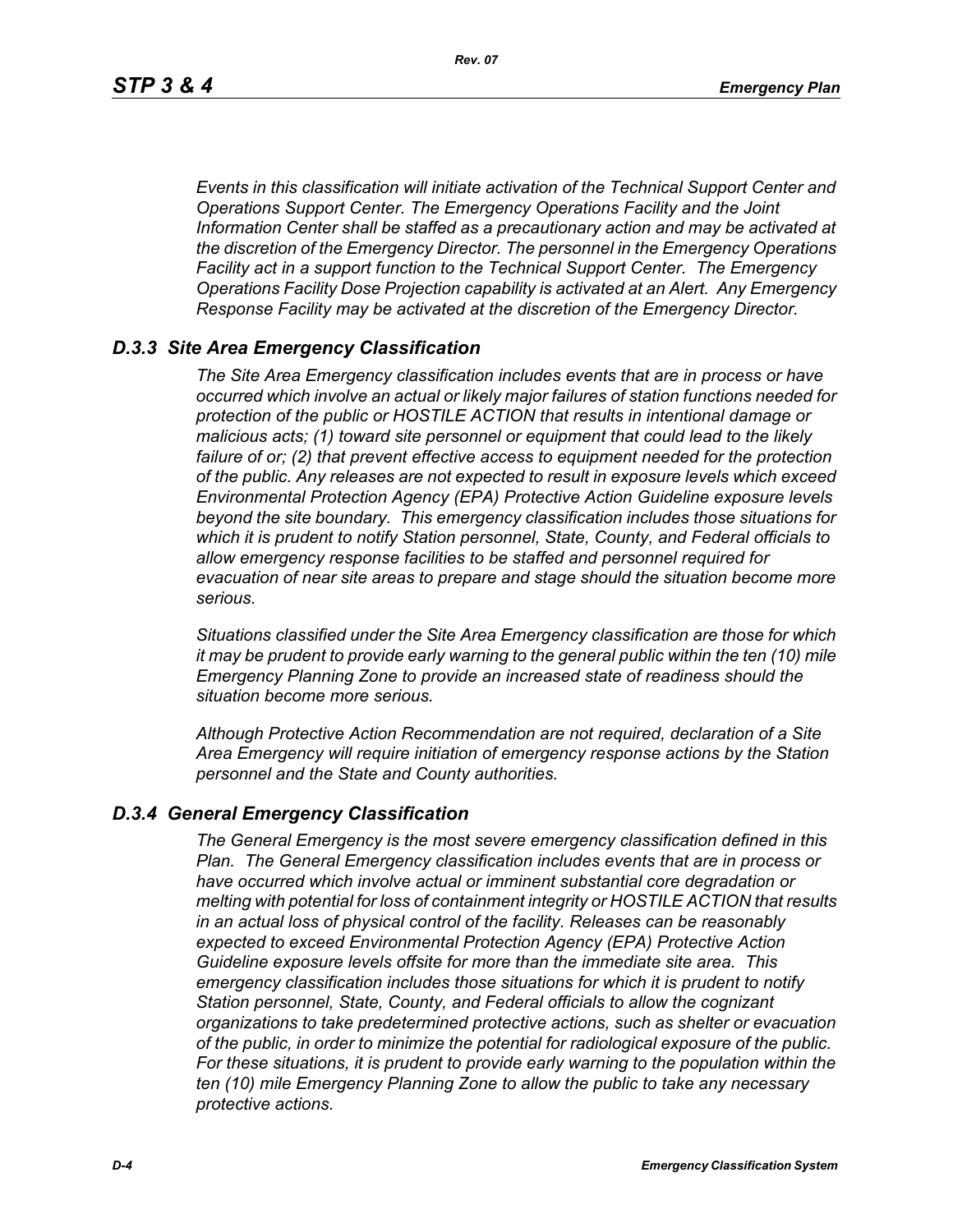#### *Table D-1 (Units 1 and 2) Initiating Conditions For Emergency Classification Page 1 of 4*

**NOTE** *The following GENERALIZED initiating conditions describe entry into the four emergency classifications for each category. Refer to Emergency Plan Implementing Procedures for, Emergency Classification for the SPECIFIC initiating conditions, plant parameter values and Emergency Action Levels.*

|                        |                      |                      | <b>SITE AREA</b>     | <b>GENERAL</b>        |
|------------------------|----------------------|----------------------|----------------------|-----------------------|
| <b>CATEGORIES</b>      | <b>UNUSUAL EVENT</b> | ALERT                | <b>EMERGENCY</b>     | <b>EMERGENCY</b>      |
| <b>Fission product</b> | Any loss or any      | Any loss or any      | Loss of both fuel    | Loss of any two       |
| barriers               | potential loss of    | potential loss of    | clad and reactor     | barriers and          |
|                        | containment          | clad or reactor      | coolant system or    | potential loss or     |
|                        |                      | coolant system       | potential loss of    | loss of third barrier |
|                        | Fuel clad            |                      | both fuel clad and   |                       |
|                        | degradation          |                      | reactor coolant      |                       |
|                        |                      |                      | system               |                       |
|                        | Reactor coolant      |                      | or                   |                       |
|                        | system leakage       |                      | Potential loss of    |                       |
|                        |                      |                      | either fuel clad or  |                       |
|                        |                      |                      | reactor coolant      |                       |
|                        |                      |                      | system and loss of   |                       |
|                        |                      |                      | any additional       |                       |
|                        |                      |                      | barrier              |                       |
| Electrical             | Unplanned loss of    | AC power to 3        | Loss of all class 1E | Prolonged loss of     |
|                        | class 1E direct      | engineered safety    | direct current       | offsite and onsite    |
|                        | current power        | feature busses is    | power                | power to all 3        |
|                        | during cold          | reduced to a single  |                      | engineered safety     |
|                        | shutdown or          | power source such    | Loss of offsite and  | feature busses        |
|                        | refueling            | that any single      | onsite power to all  |                       |
|                        |                      | failure would result | 3 engineered safety  |                       |
|                        | Loss of offsite      | in loss of all AC    | feature busses       |                       |
|                        | power to             | power                |                      |                       |
|                        | engineered safety    |                      |                      |                       |
|                        | feature busses       | Loss of offsite and  |                      |                       |
|                        |                      | onsite power to all  |                      |                       |
|                        |                      | 3 engineered safety  |                      |                       |
|                        |                      | feature busses       |                      |                       |
|                        |                      | during cold          |                      |                       |
|                        |                      | shutdown or          |                      |                       |
|                        |                      | refueling            |                      |                       |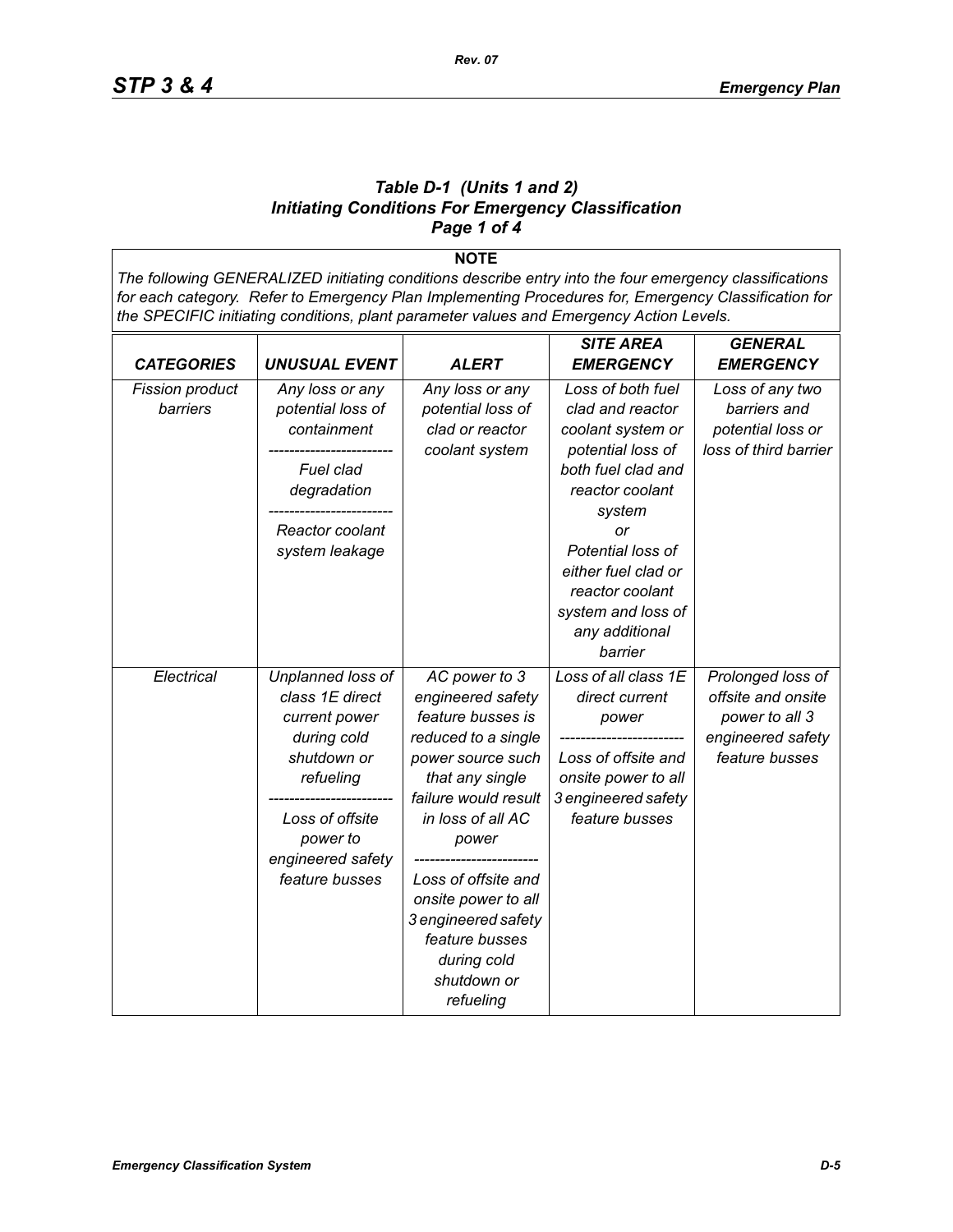# *Table D-1 (Units 1 and 2) Initiating Conditions for Emergency Classification Page 2 of 4*

|                      |                             |                       | <b>SITE AREA</b>     | <b>GENERAL</b>         |
|----------------------|-----------------------------|-----------------------|----------------------|------------------------|
| <b>CATEGORIES</b>    | <b>UNUSUAL EVENT</b>        | <b>ALERT</b>          | <b>EMERGENCY</b>     | <b>EMERGENCY</b>       |
| Reactor protection / | Inability to reach          | Failure of reactor    | Failure of reactor   | Failure of the         |
| <b>Technical</b>     | required shutdown           | protection system     | protection system    | reactor protection     |
| Specification        | within required             | to complete or        | to complete or       | system to complete     |
|                      | <b>Technical</b>            | initiate an           | initiate an          | an automatic           |
|                      | <b>Specification limits</b> | automatic reactor     | automatic reactor    | reactor trip and       |
|                      |                             | trip and manual trip  | trip and manual trip | manual trip was not    |
|                      |                             | was successful        | was not successful   | successful and         |
|                      |                             |                       |                      | indication of          |
|                      |                             |                       |                      | extreme challenge      |
|                      |                             |                       |                      | to ability to cool the |
|                      |                             |                       |                      | core                   |
| Communications /     | Unplanned loss of           | Unplanned loss of     | Inability to monitor |                        |
| Alarms               | all onsite or offsite       | most Control Room     | a significant        |                        |
| Assessment           | communications              | safety system         | transient in         |                        |
|                      | capabilities                | annunciation or       | progress             |                        |
|                      |                             | indication with       |                      |                        |
|                      | Unplanned loss of           | either (1) a          |                      |                        |
|                      | most control room           | significant transient |                      |                        |
|                      | safety system               | in progress, or (2)   |                      |                        |
|                      | annunciation or             | compensatory          |                      |                        |
|                      | indication                  | indicators are        |                      |                        |
|                      |                             | unavailable           |                      |                        |
| Shutdown             | Unplanned loss of           | Inability to maintain | Complete loss of     |                        |
| Maintenance          | class 1E direct             | plant in cold         | any function         |                        |
|                      | current power               | shutdown              | needed to achieve    |                        |
|                      | during cold                 |                       | or maintain hot      |                        |
|                      | shutdown or                 | Loss of offsite and   | shutdown             |                        |
|                      | refueling                   | onsite power to all   |                      |                        |
|                      |                             | 3 engineered safety   | Loss of water level  |                        |
|                      |                             | feature busses        | in the reactor       |                        |
|                      |                             | during cold           | vessel that has or   |                        |
|                      |                             | shutdown or           | will uncover fuel in |                        |
|                      |                             | refueling             | the reactor vessel   |                        |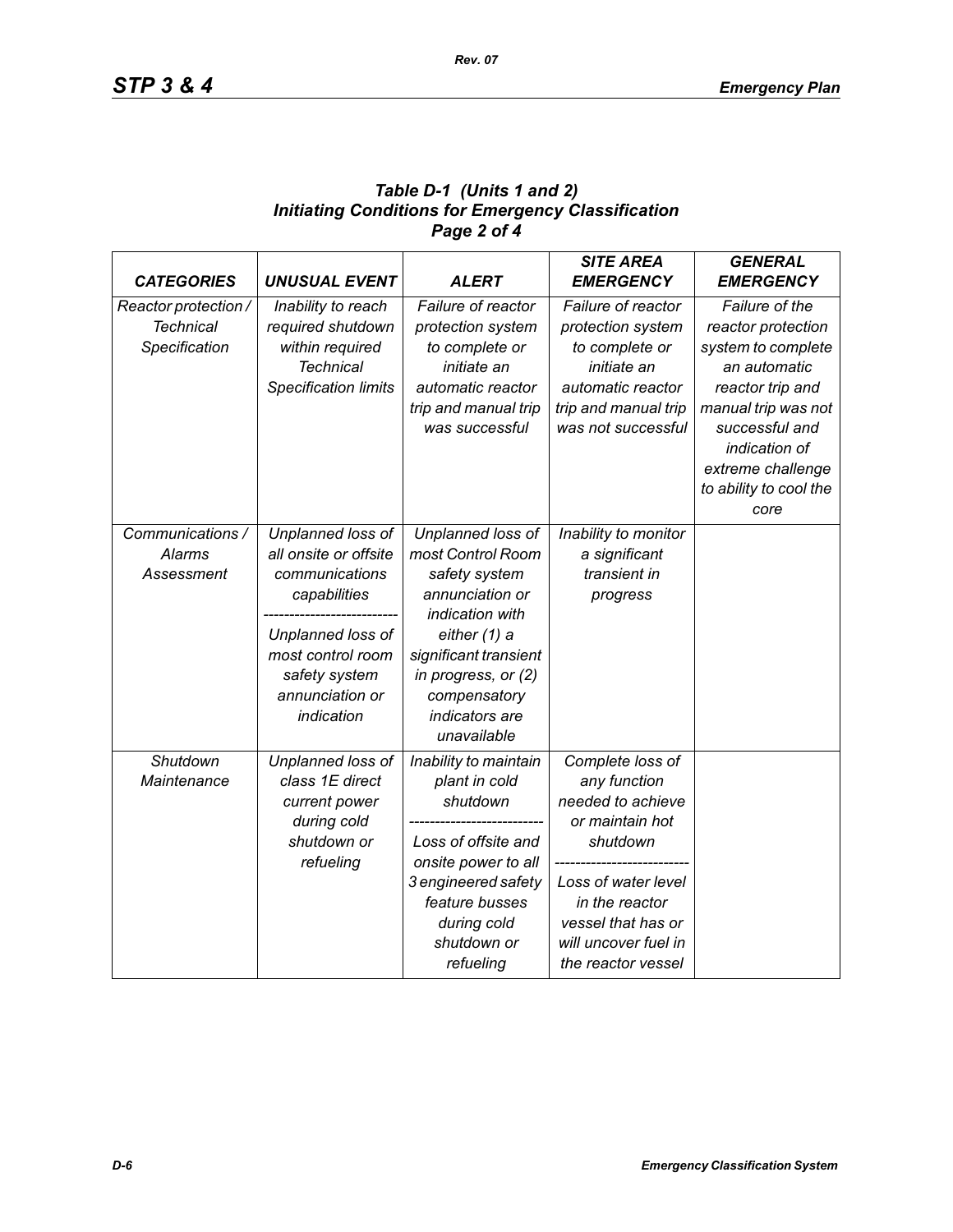| Table D-1 (Units 1 and 2)                                 |
|-----------------------------------------------------------|
| <b>Initiating Conditions for Emergency Classification</b> |
| Page 3 of 4                                               |

| <b>CATEGORIES</b>       | <b>UNUSUAL EVENT</b> | <b>ALERT</b>              | <b>SITE AREA</b><br><b>EMERGENCY</b> | <b>GENERAL</b><br><b>EMERGENCY</b> |
|-------------------------|----------------------|---------------------------|--------------------------------------|------------------------------------|
| Radiological            | Unplanned release    | Unplanned release         | Radiological                         | Radiological                       |
| release                 | above limits for 60  | significantly above       | release which may                    | release which                      |
|                         | minutes              | limits                    | approach                             | would result in                    |
|                         |                      |                           | environmental                        | doses at or above                  |
|                         |                      |                           | protection agency                    | environmental                      |
|                         |                      |                           | protective action                    | protection agency                  |
|                         |                      |                           | guidelines                           | protective action                  |
|                         |                      |                           |                                      | guidelines                         |
| <b>Radiation levels</b> | Unexpected           | Release of                | Unexpected                           | Unexpected                         |
|                         | increase in plant    | radioactive material      | increases in                         | increase in                        |
|                         | radiation levels or  | or increase in            | containment                          | containment                        |
|                         | airborne             | radiation levels that     | radiation levels                     | radiation levels                   |
|                         | concentrations       | impedes operation         | (100 rem/hour)                       | (1000 rem/hour)                    |
|                         |                      | of systems required       |                                      |                                    |
|                         |                      | to maintain safe          |                                      |                                    |
|                         |                      | operation or to           |                                      |                                    |
|                         |                      | establish or              |                                      |                                    |
|                         |                      | maintain cold             |                                      |                                    |
|                         |                      | shutdown                  |                                      |                                    |
|                         |                      | Major damage to           |                                      |                                    |
|                         |                      | <i>irradiated fuel or</i> |                                      |                                    |
|                         |                      | loss of water level       |                                      |                                    |
|                         |                      | that has or will          |                                      |                                    |
|                         |                      | result in uncovering      |                                      |                                    |
|                         |                      | of irradiated fuel        |                                      |                                    |
|                         |                      | outside of the            |                                      |                                    |
|                         |                      | reactor vessel            |                                      |                                    |
| Fire/explosion          | Fire or explosion in | Fire or explosion in      |                                      |                                    |
|                         | the protected area   | a vital area              |                                      |                                    |
|                         | or switchyard which  | potentially affecting     |                                      |                                    |
|                         | affects normal       | safe shutdown or          |                                      |                                    |
|                         | operation            | decay heat removal        |                                      |                                    |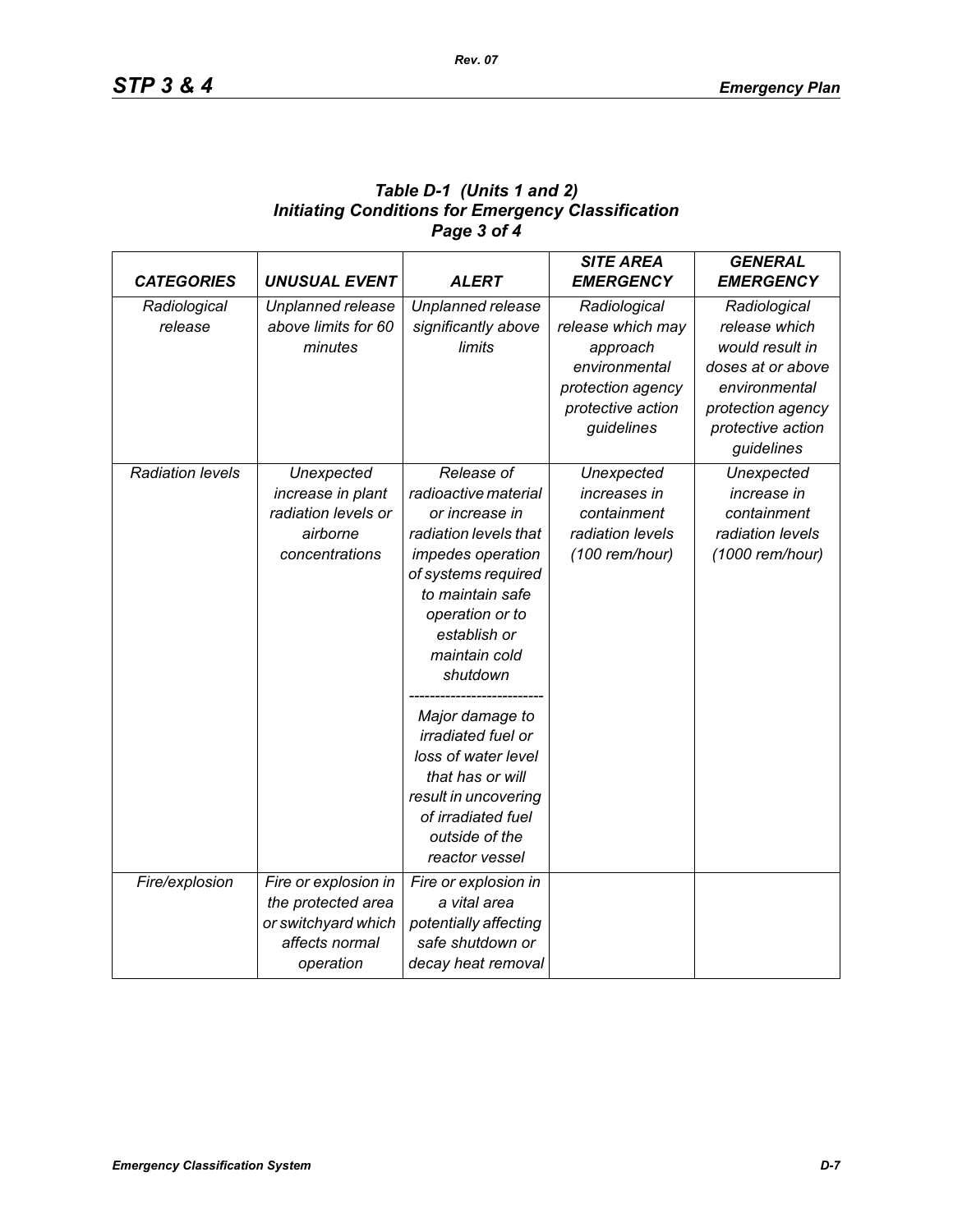## *Table D-1 (Units 1 and 2) Initiating Conditions for Emergency Classification Page 4 of 4*

| <b>CATEGORIES</b>                                                       | <b>UNUSUAL EVENT</b>                                                    | <b>ALERT</b>                                                                            | <b>SITE AREA</b><br><b>EMERGENCY</b>                                                                                            | <b>GENERAL</b><br><b>EMERGENCY</b>                                                             |
|-------------------------------------------------------------------------|-------------------------------------------------------------------------|-----------------------------------------------------------------------------------------|---------------------------------------------------------------------------------------------------------------------------------|------------------------------------------------------------------------------------------------|
| Security                                                                | Confirmed security<br>event which<br>indicates a                        | Security event in<br>the protected area                                                 | Security event in<br>the Vital Area                                                                                             | Security event<br>resulting in loss of<br>physical control of                                  |
|                                                                         | potential<br>degradation in the<br>level of safety of<br>the plant      | Notification of an<br>airborne attack<br>threat                                         | Site attack                                                                                                                     | the facility                                                                                   |
|                                                                         |                                                                         | Notification of<br>hostile action within<br>the owner<br>controlled area                |                                                                                                                                 |                                                                                                |
| Toxic /Flammable<br>gas                                                 | Toxic/Flammable<br>gases affecting<br>plant operation                   | Toxic /Flammable<br>gases potentially<br>affecting safe<br>operation                    |                                                                                                                                 |                                                                                                |
| Natural or<br>destructive<br>phenomena<br>affecting plant vital<br>area | Natural or<br>destructive<br>phenomena<br>affecting plant<br>operations | Natural or<br>destructive<br>phenomena<br>potentially affecting<br>safe plant operation |                                                                                                                                 |                                                                                                |
| <b>Control Room</b><br>evacuation                                       |                                                                         | <b>Control Room</b><br>evacuation                                                       | Control Room<br>evacuation                                                                                                      | Control Room<br>evacuation and<br>plant control cannot<br>be established                       |
| <b>Miscellaneous</b><br>events                                          | <b>Miscellaneous</b><br>events affecting<br>plant operations            | <b>Miscellaneous</b><br>events potentially<br>affecting safe plant<br>operations        | <b>Miscellaneous</b><br>events affect the<br>ability to shutdown<br>the plant or<br>maintain it in a safe<br>shutdown condition | <b>Miscellaneous</b><br>events which may<br>potentially result in<br>a hazard to the<br>public |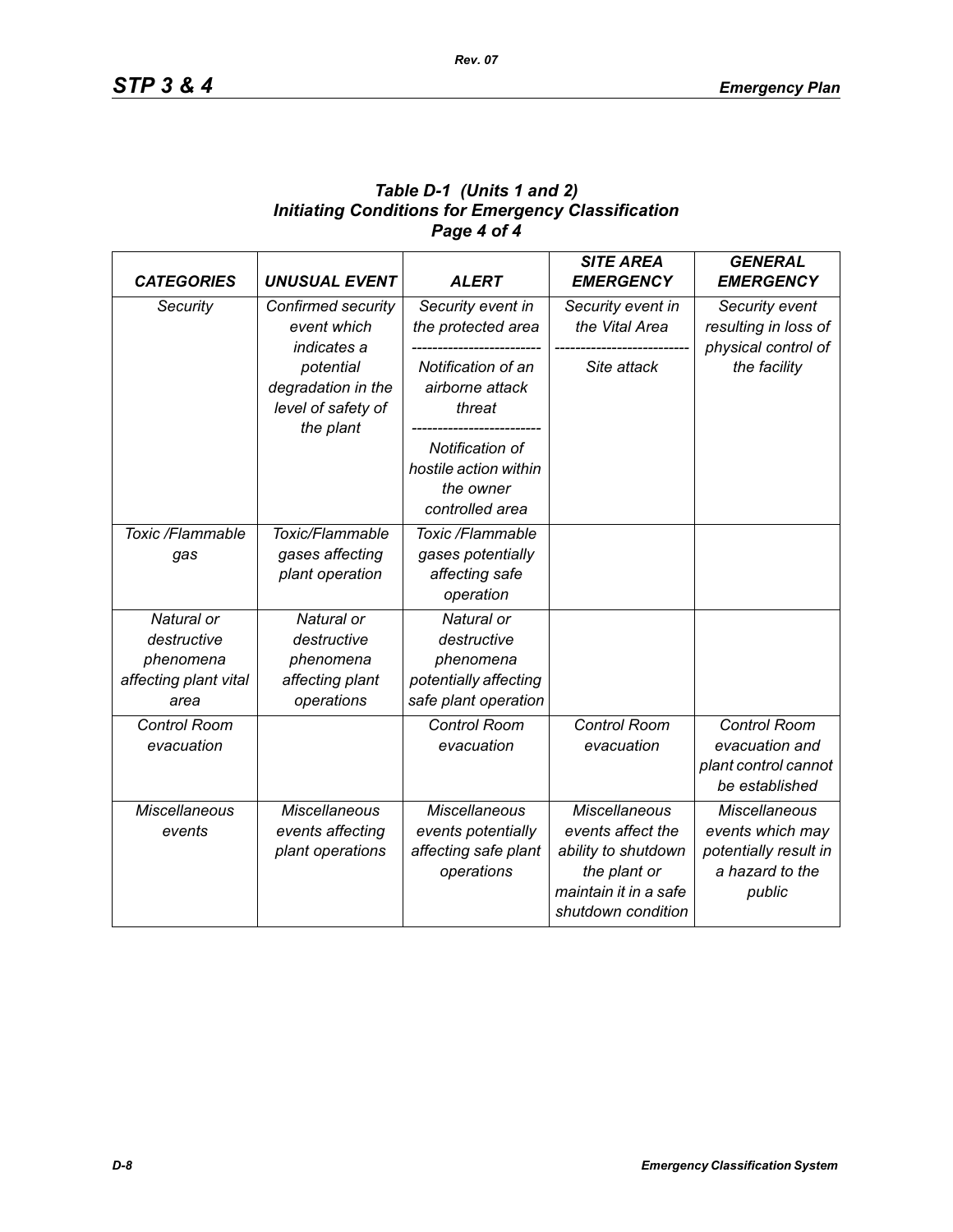#### **Table D-2 (Units 3 and 4) Initiating Conditions for Emergency Classification Page 1 of 4**

**NOTE**

The following GENERALIZED initiating conditions describe entry into the four emergency classifications for each category. Refer to Emergency Plan Implementing Procedures for Emergency Classification for the SPECIFIC initiating conditions, plant parameter values and Emergency Action Levels.

| <b>UNUSUAL EVENT</b>                                                                                   | <b>ALERT</b>                                                                                 | <b>SITE AREA</b><br><b>EMERGENCY</b>                                               | <b>GENERAL</b><br><b>EMERGENCY</b>                                                                                                    |
|--------------------------------------------------------------------------------------------------------|----------------------------------------------------------------------------------------------|------------------------------------------------------------------------------------|---------------------------------------------------------------------------------------------------------------------------------------|
| CU1 - RCS leakage.                                                                                     | <b>CA1 - Loss of RCS/RPV</b><br>inventory with irradiated<br>fuel in the RPV.                | CS1 - Loss of RPV<br>inventory affecting core<br>decay heat removal<br>capability. | CG1 - Loss of RPV<br>inventory affecting fuel<br>clad integrity with<br>containment challenged<br>with irradiated fuel in the<br>RPV. |
| CU2 - Unplanned loss of<br>RCS inventory with<br>irradiated fuel in the<br>RPV.                        |                                                                                              |                                                                                    |                                                                                                                                       |
| <b>CU3 - Loss of all off-site</b><br>AC Power to emergency<br>busses for greater than<br>15 minutes.   | <b>CA3 - Loss of all off-site</b><br>and all on-site AC power<br>to emergency busses.        |                                                                                    |                                                                                                                                       |
| <b>CU4 - Unplanned loss of</b><br>decay heat removal<br>capability with irradiated<br>fuel in the RPV. | CA4 - Inability to<br>maintain plant in cold<br>shutdown with irradiated<br>fuel in the RPV. |                                                                                    |                                                                                                                                       |
| <b>CU6 - Unplanned loss of</b><br>all on-site or off-site<br>communications<br>capabilities.           |                                                                                              |                                                                                    |                                                                                                                                       |
| <b>CU7</b> - Unplanned loss of<br>required DC power for<br>greater than 15 minutes.                    |                                                                                              |                                                                                    |                                                                                                                                       |
| <b>CU8 - Inadvertent</b><br>criticality.                                                               |                                                                                              |                                                                                    |                                                                                                                                       |

Recognition Category C - Cold Shutdown/Refueling System Malfunctions (cont.)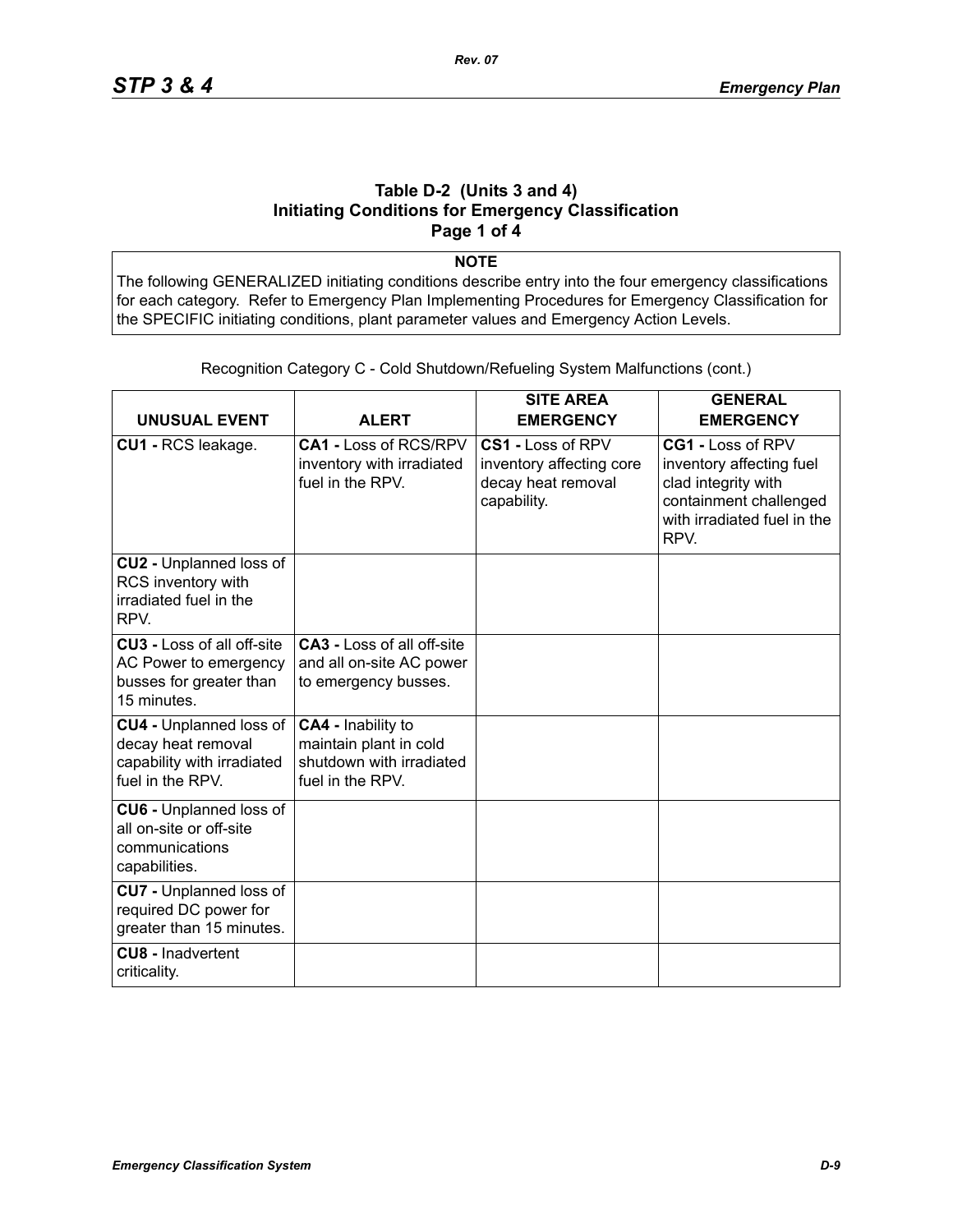## **Table D-2 (Units 3 and 4) Initiating Conditions for Emergency Classification Page 2 of 4**

#### Recognition Category F - Fission Product Barriers

| <b>UNUSUAL EVENT</b>                                             | <b>ALERT</b>                                                          | <b>SITE AREA</b><br><b>EMERGENCY</b>                       | <b>GENERAL</b><br><b>EMERGENCY</b>                                                  |
|------------------------------------------------------------------|-----------------------------------------------------------------------|------------------------------------------------------------|-------------------------------------------------------------------------------------|
| <b>FU1-</b> Any loss or any<br>potential loss of<br>containment. | FA1- Any loss or any<br>potential loss of either<br>fuel clad or RCS. | <b>FS1-</b> Loss or potential<br>loss of any two barriers. | FG1- Loss of any two<br>barriers and loss or<br>potential loss of third<br>barrier. |

#### Recognition Category H - Hazards and Other Conditions Affecting Plant Safety

| <b>UNUSUAL EVENT</b>                                                                                                                                                     | <b>ALERT</b>                                                                                                                                                                                                                                             | <b>SITE AREA</b><br><b>EMERGENCY</b>                        | <b>GENERAL</b><br><b>EMERGENCY</b>                                                         |
|--------------------------------------------------------------------------------------------------------------------------------------------------------------------------|----------------------------------------------------------------------------------------------------------------------------------------------------------------------------------------------------------------------------------------------------------|-------------------------------------------------------------|--------------------------------------------------------------------------------------------|
| <b>HU1-</b> Natural or<br>destructive phenomena<br>affecting the Protected<br>Area.                                                                                      | <b>HA1-</b> Natural or<br>destructive phenomena<br>affecting a plant Vital<br>Area.                                                                                                                                                                      |                                                             |                                                                                            |
| <b>HU2-</b> Fire within<br>Protected Area boundary<br>not extinguished in less<br>than 15 minutes of<br>detection or explosion<br>within the Protected Area<br>Boundary. | HA2- Fire or explosion<br>affecting the operability<br>of plant safety systems<br>required to establish or<br>maintain safe shutdown.                                                                                                                    |                                                             |                                                                                            |
| HU3- Release of toxic,<br>corrosive, asphyxiant, or<br>flammable gases<br>deemed detrimental to<br>normal plant operations.                                              | <b>HA3-Access to a Vital</b><br>Area is prohibited due to<br>release of toxic,<br>corrosive, asphyxiant or<br>flammable gases which<br>jeopardizes operation of<br>systems required to<br>maintain safe operations<br>or safely shutdown the<br>reactor. |                                                             |                                                                                            |
| <b>HU4- Confirmed security</b><br>condition or threat which<br>indicates a potential<br>degradation in the level<br>of safety of the plant.                              | <b>HA4-</b> Hostile action<br>within the Owner<br>Controlled Area or<br>airborne attack threat.                                                                                                                                                          | <b>HS4-</b> Hostile action<br>within the Protected<br>Area. | <b>HG1-</b> Hostile action<br>resulting in loss of<br>physical control of the<br>facility. |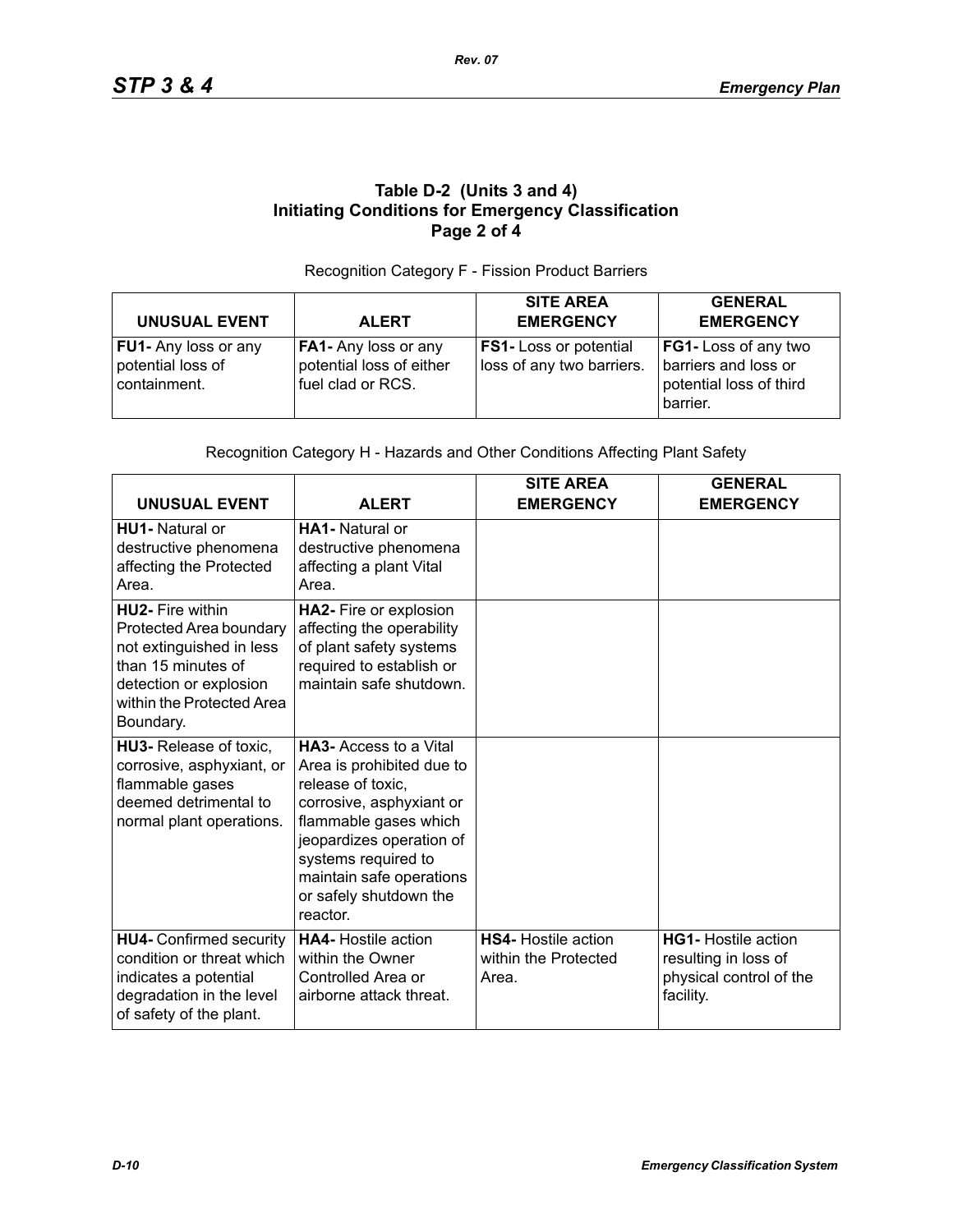## **Table D-2 (Units 3 and 4) Initiating Conditions for Emergency Classification Page 3 of 4**

Recognition Category H - Hazards and Other Conditions Affecting Plant Safety (Continued)

| <b>UNUSUAL EVENT</b>                                                                                                                       | <b>ALERT</b>                                                                                                                                 | <b>SITE AREA</b><br><b>EMERGENCY</b>                                                                                                                    | <b>GENERAL</b><br><b>EMERGENCY</b>                                                                                                             |
|--------------------------------------------------------------------------------------------------------------------------------------------|----------------------------------------------------------------------------------------------------------------------------------------------|---------------------------------------------------------------------------------------------------------------------------------------------------------|------------------------------------------------------------------------------------------------------------------------------------------------|
| <b>HU5-</b> Other conditions<br>existing which in the<br>judgment of the<br><b>Emergency Director</b><br>warrant declaration of a<br>NOUE. | <b>HA6-</b> Other conditions<br>existing which in the<br>judgment of the<br><b>Emergency Director</b><br>warrant declaration of an<br>Alert. | <b>HS3-</b> Other conditions<br>existing which in the<br>judgment of the<br><b>Emergency Director</b><br>warrant declaration of<br>Site Area Emergency. | HG2- Other conditions<br>existing which in the<br>judgment of the<br><b>Emergency Director</b><br>warrant declaration of<br>General Emergency. |
|                                                                                                                                            | <b>HA5-</b> Control Room<br><b>Evacuation Has Been</b><br>Initiated.                                                                         | <b>HS2-</b> Control Room<br>Evacuation Has Been<br>Initiated and Plant<br>Control Cannot Be<br>Established.                                             |                                                                                                                                                |

Recognition Category R - Abnormal Radiation Levels/Radiological Effluents

|                                                                                                                                                                                                                     |                                                                                                                                                                                                                                        | <b>SITE AREA</b>                                                                                                                                                                                                     | <b>GENERAL</b>                                                                                                                                                                                                                        |
|---------------------------------------------------------------------------------------------------------------------------------------------------------------------------------------------------------------------|----------------------------------------------------------------------------------------------------------------------------------------------------------------------------------------------------------------------------------------|----------------------------------------------------------------------------------------------------------------------------------------------------------------------------------------------------------------------|---------------------------------------------------------------------------------------------------------------------------------------------------------------------------------------------------------------------------------------|
| <b>UNUSUAL EVENT</b>                                                                                                                                                                                                | <b>ALERT</b>                                                                                                                                                                                                                           | <b>EMERGENCY</b>                                                                                                                                                                                                     | <b>EMERGENCY</b>                                                                                                                                                                                                                      |
| RU1 - Any unplanned<br>release of gaseous or<br>liquid radio-activity to the<br>environment that<br>exceeds two times the<br>radiological effluent<br>Technical<br>Specifications/ODCM for<br>60 minutes or longer. | RA1 - Any unplanned<br>release of gaseous or<br>liquid radioactivity to the<br>environment that<br>exceeds 200 times the<br>Radiological Effluent<br>Technical<br>Specifications/ODCM for<br>15 minutes or longer.                     | RS1 - Off-site dose<br>resulting from an actual<br>or imminent release of<br>gaseous radioactivity<br>exceeds 100 mrem<br>TEDE or 500 mrem<br>thyroid CDE for the<br>actual or projected<br>duration of the release. | RG1 - Off-site dose<br>resulting from an actual<br>or imminent release of<br>gaseous radioactivity<br>exceeds 1000 mrem<br>TEDE or 5000 mrem<br>Thyroid CDE for the<br>actual or projected<br>duration of the release<br>using actual |
|                                                                                                                                                                                                                     |                                                                                                                                                                                                                                        |                                                                                                                                                                                                                      | meteorology.                                                                                                                                                                                                                          |
| RU2 - Unexpected rise in<br>plant radiation.                                                                                                                                                                        | <b>RA3 - Release of</b><br>radioactive material or<br>rise in radiation levels<br>within the facility that<br>impedes operation of<br>systems required to<br>maintain safe operations<br>or to establish or<br>maintain cold shutdown. |                                                                                                                                                                                                                      |                                                                                                                                                                                                                                       |
|                                                                                                                                                                                                                     | RA2 - Damage to<br>irradiated fuel or loss of<br>water level that has<br>resulted or will result in<br>the uncovering of<br>irradiated fuel outside<br>the reactor vessel.                                                             |                                                                                                                                                                                                                      |                                                                                                                                                                                                                                       |